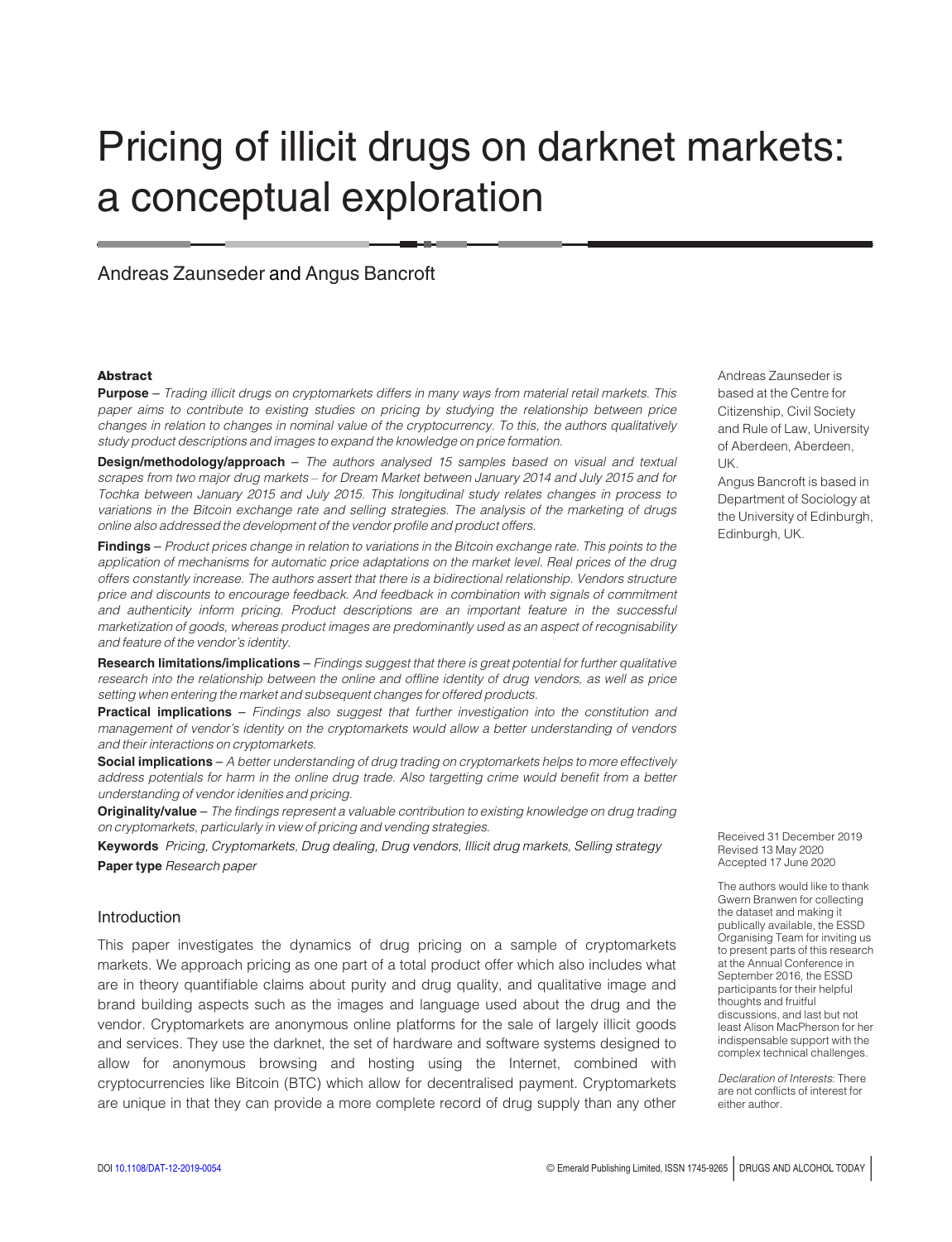method, allowing for detailed time-series analysis and analysis by product, volume and retail package [\(Barratt and Aldridge, 2016](#page-8-0); Décary-Hétu et al., 2016). In fact, the amount of information provided to customers appears to nourish loyalty amongst the vendors' customer base which translates to repeat buying (Décary-Hétu and Quessy-Doré, 2017). Research has estimated the value of drugs for sale on the cryptomarkets, the balance between bulk and retail sales and the emerging role of cryptomarkets in mediating offline drug sales as well as their potential to change consumption patterns ((Aldridge and Décary-Hétu, 2016; Aldridge and Décary-Hétu, 2014; [Demant](#page-9-2) et al., 2018; [Griffiths and Mounteney,](#page-9-3) [2017\)](#page-9-3).

What we need is a focus on pricing dynamics as both pragmatic decision making in response to dynamics in other parts of the market infrastructure su ch as the ever-gyrating Bitcoin exchange rate, and strategic decision making by vendors. Pricing in drug markets typically behaves differently to that of the licit retail market. Pricing in offline drug markets is usually given in rounded, highly stepped currency amounts (£20, £50, £80 rather than for example £19.99, £24.99, £35.99). This is due to the need to transact rapidly and predictably and also clearly distinguish between one's customer groupings. It performs a social sorting function. Likewise, we treat pricing data as illuminating a set of social and technical relationships, rather than being a straightforward reflection of buyer desire and supply capacity.

We argue that "the price signal" is not a simple reflection of market forces but is made up of multiple decisions and system effects by vendors, Bitcoin traders, market administrators, buyers and law enforcement. Some quantitative and qualitative explorations skilfully ventured into the characterisation of drug vendors on cryptomarkets – bringing much insight but did not touch specifically on pricing ([Dolliver and Kenney, 2016;](#page-9-4) [van Hout and](#page-10-0) [Bingham, 2014;](#page-10-0) [Tzanetakis, 2018\)](#page-10-1). Important factors for the formation of drug prices in cryptomarkets are outlined by [Aldridge](#page-8-3) et al. (2017), often in juxtaposition with offline drug markets. Apart from commissions charged by the cryptomarkets and additional costs for stealth packaging, risk for example posed by law enforcement operations, (reduced) harm is commonly designated as a major factor in the pricing of illicit drugs [\(Aldridge and Askew,](#page-8-4) [2017;](#page-8-4) Décary-Hétu et al., 2016; [Barratt](#page-8-5) et al., 2016). Also the role of purity of drugs in relation to online and offline drug prices has been fruitfully explored ([van der Gouwe](#page-9-5) et al., [2017\)](#page-9-5). However, we also know that purity is part of a more complex embodied experience on the consumer side [\(Bancroft and Scott Reid, 2016](#page-8-6)). An experience which often informs – or materialises in – consumers' feedback to vendors and the rating. And particularly because vendors operate in a kind of anonymous environment, their survival in the market dos not only rely on a competitive price and quality but also on rating and feedback they receive from customers [\(Hardy and Nordgaard, 2016](#page-9-6); [Przepiorka et al, 2017](#page-9-7)). [Soska and](#page-9-8) [Christin \(2015\)](#page-9-8) point out that two factors affecting prices are "standard free market pressure" and the vendor's strategy "to halt sales of an item with the expectation of selling it again in the future" so that "instead of de-listing the item and losing all of the reviews and ratings that have accumulated over time, the vendor instead raises the price to something prohibitively high in order to discourage any sales". This pricing strategy is known as "holding price" ([Soska and Christin, 2015](#page-9-8)). Crucially, drug prices reflect both market dynamics and the position of the drug vendor in relation to their client base and the risks of illicit trade. Therefore, price is an institutional construct as well as an indicator of supply and demand. It helps us to view illicit markets as performed and productive. They support or make possible various social and economic arrangements.

[Cunliffe](#page-9-9) et al. (2017) find that in within the Australian online drug market prices are comparable to the ones of drugs being sold offline, on the street. However, prices in on the Australian market are in general significantly higher than in other countries. Analysing this phenomenon in relation to (the perception of) risk, [Cunliffe](#page-9-9) et al. (2017: 17) trace this back to "risk tariffs" that the stringent border inspection entails.Risk as part of the pricing of drugs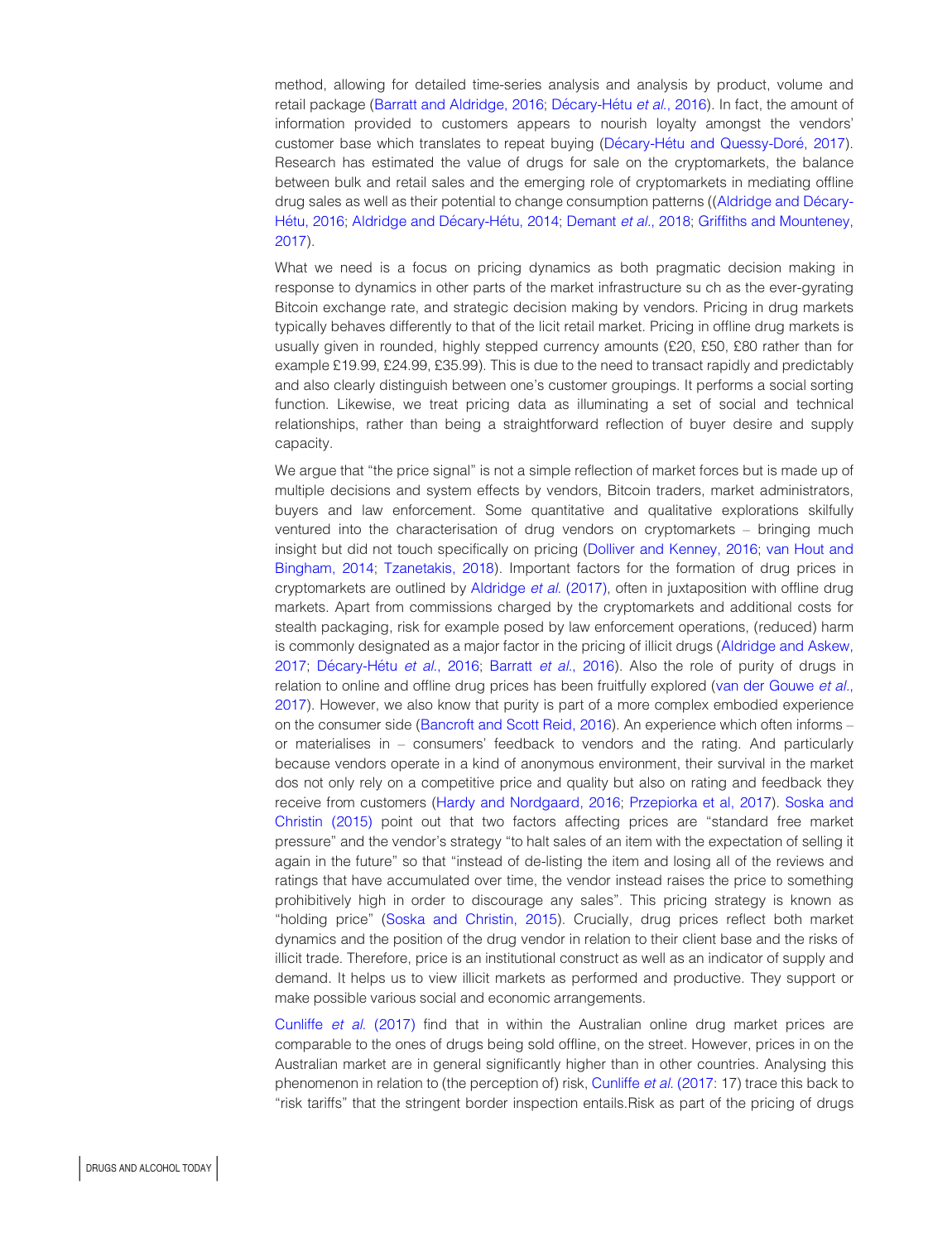on cryptomarkets plays out its institutional character. Other forms of risk on cryptomarkets such as exit-scams, rip-offs and arrests have been insightfully explored by existing research [\(Soska and Christin, 2015\)](#page-9-8). Another source of risk that thwarts assumptions about illicit are law enforcement such as "Operation Onymous" and "Operation Hyperion" targeted many European countries [\(Mazerolle](#page-9-10) et al., 2006; [Afilipoaie and Shortis, 2015](#page-8-7)). In a study on the effect of Operation Onymous on major cryptomarkets, Décary-Hétu and Giommoni [\(2017\)](#page-9-11) reveal that the crackdown appeared to have no effect on the prices of the drugs on sale. The authors surmise that it could have to do with an unchanged perception of risk, the inability to exploit the situation of diminished competition to raise prices or expand control over the market, the commitment to retain customers' loyalty, or change in the shipped product on the side of the vendors. They also showed that in the long-run sale of drugs on cryptomarkets recovered fairly well.

Also, the continuous advancement of technological features lowers the risk of drug trading on cryptomarkets. In addition, invitation-only market membership allow market administrators to increase security measures. The acquisition of technical skills to enhance safe interactions on darknet markets is essential for lowering the risk to fall prey to law enforcement interventions and other scams ([Kruithof](#page-9-12) et al., 2016).

Online markets for illicit drugs involve skilled, connected individuals. The bigger online illicit drug markets get, the more competitive they become. This puts increasing emphasis on the retention of customer loyalty through sharp pricing, good sales/distribution technique and supply of information related to the product and shipping.

We were interested in whether product descriptions and images changed and if changes could be related to the change in price. The changes in the product description which aim to signal quality of product and trustworthiness of vendor lie within our purview, too. Besides involvement of law enforcement and stringency of border inspections which vendors cannot actively affect, product quality and trust are the core factors of risk for drug-dealing transactions [\(Taylor and Potter, 2013](#page-9-13); [Cunliffe](#page-9-9) et al., 2017). Such risk can be incorporated in the sales price. The visualisation of the product affects trustworthiness of the vendor and product quality, too. But beyond that it enhances (immediate) recognisability of vendor and product for the potential sellers. This demands skills that are not used in the street drug market. As it aims to positively affect sales and, thus, possibly also the price of the good, we also trace the visual presentation of 15 different offers of drugs from the most present vendors and relate them to the changes in price.

Therefore, three questions guided this research:

- Q1. How do prices adapt to changes in cryptocurrency?
- Q2. How the vendors deploy the visualisation of products and seller identity?
- Q3. Do product descriptions change as result of a change in price?

#### **Methods**

We selected 15 cases of different drug offers by vendors most present on the markets, observing them between January 2014 and July 2015. The longitudinal study was based upon Gwern Branwen's vast collection of publicly available scrapes of cryptomarkets which other cryptomarket research has drawn upon too[\[1](#page-8-8)][\(Branwen, 2016;](#page-8-9) [Ladegaard, 2017](#page-9-14); [Rhumorbarbe](#page-9-15) et al., 2016). The scrapes, which are static copies of onion-pages taken with the help of a Web-crawler software, comprise all onion-pages – that includes sub-pages – of the active cryptomarkets and contain graphic as well as textual content. From the available markets we chose two samples according to the criteria of longevity, security features (multisig, escrow, etc.), up time[\[2](#page-8-10)], and a clear focus on sales of drugs rather than other products. Weapons and hitman services were a criterion for exclusion. In Gwern's overview of the drugnet markets, there is a row which indicates the markets where weapons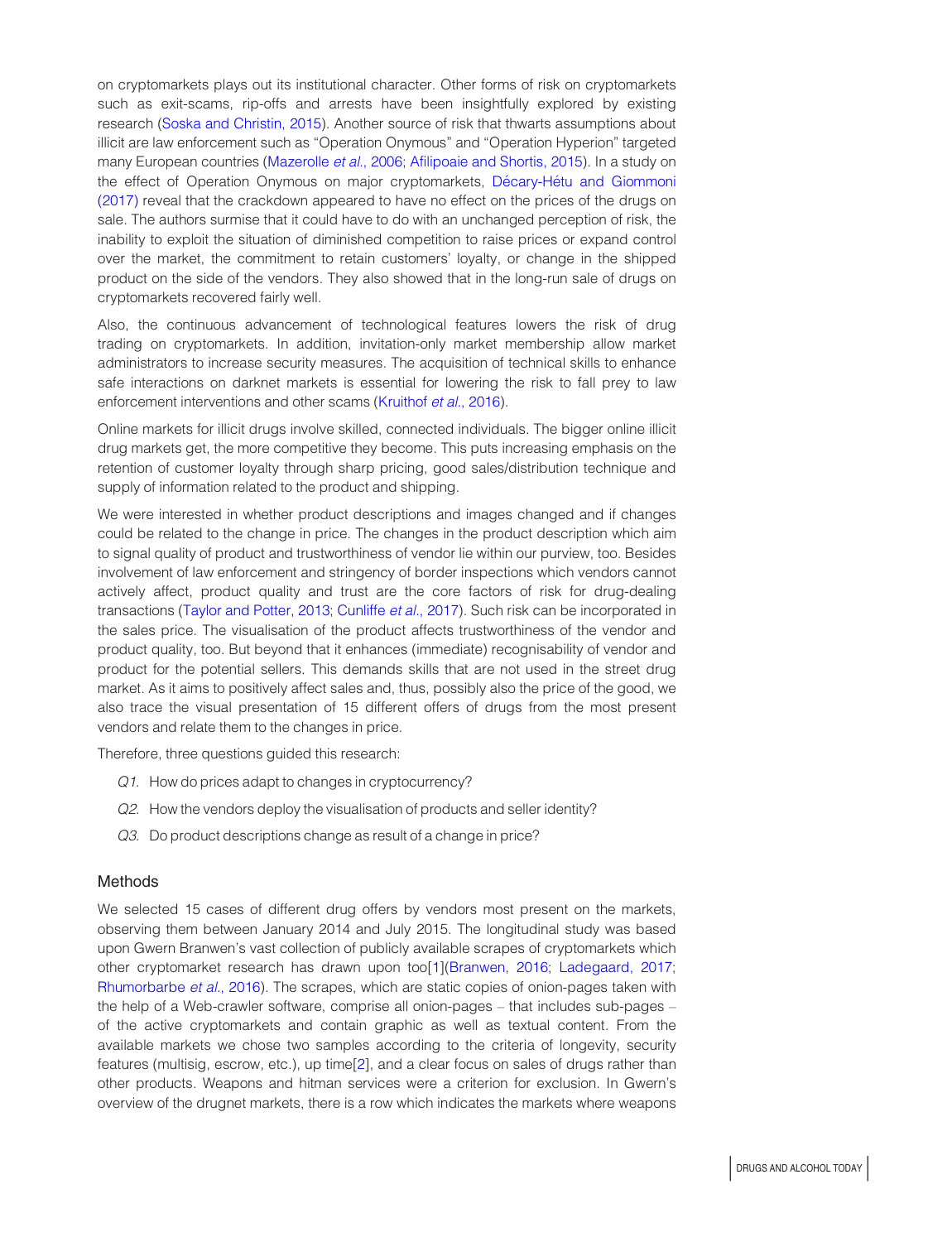and hitman services are not allowed. In addition, we intended to have one market which was opened before and one during the period captured by the scrapes – and Operation Onymous. The result was the choice of Dream Market and Tochka. Following Soska and Christin, another criterion for selecting Dream Market and Tochka was the completeness, frequency, instantaneousness, and soundness of the date to attain a coherent picture of happenings on the cryptomarkets (2015: 4). For Dream Market scrapes were available since January 2014 and for Tochka since February 2015. For both markets, scrapes had been produced on an irregular but neat pattern which varies between one and eight days, but on average circulates around three days. This generated a total of 194,160 files in 980 folders for Dream Market and 8,349 files in 4,045 folders for Tochka. In 2017, Décary-Hétu and Giommoni point out some limitations regarding the quality of the dataset. The tool used by Gwern Branwen did not collect all listings, customer feedback and dealer profiles every time it was run. Following Décary-Hétu and Giommoni's way of significantly reducing the unreliability of the dataset, we revisited the dataset and checked the validity of our sampling on the basis of an aggregate perspective. Thereby we looked into each week's container of scrapes to check if the vendors that we selected according to the highest number of occurrences – based on the scrapes - on the respective markets. Also through our longitudinal approach by observing vendors and product listings over a longer period, we further reduce the distortion of our results based on the deficits in the dataset. Finally, at the time of research the dataset by Gwern Branwen was the best and only one available to researches. We ensured that the selected samples are amongst the ones with the most sustained presence – based on the scrapes – on Dream Market and Tochka, respectively.

Dream Market, opened in November 2013, provides escrow function and captcha login. Escrow allows the market administrator to resolve disputes between buyer and seller. Captcha prevents machine logins and protects the market against cyber-attack. In January 2014 Dream Market started to gain sufficient awareness in the darknet market community to attract an increasing number of vendors for the exchange of different sorts of drugs, comprising psychedelics, amphetamines, ketamine and cannabis products. Tochka, on the other hand, went online in January 2015 [\(Branwen, 2016](#page-8-9)), which allowed us to additionally follow the technical development and population of the market from the beginning. Whereas the design, visual appearance and website structure of Dream Market was already relatively refined, Tochka seemed to keep functionality much simpler.

Since this study meant going through files individually, the most meaningful strategy was starting with taking a sample from every month. Where possible we kept a regular time interval between the samples to ensure consistency in sampling. We usually used the first collection of scrapes each month. Whenever collections for a specific day were visibly incomplete, we chose the nearest day with larger collection of scrapes. Only where the number of scrapes was significantly lower than the trend of the growing market would have suggested, it was possible to identify such incompleteness.

Following the identification of the samples, we started categorising relevant data from Tochka and Dream Market. For this, we identified the following categories:

- The overview page of the market, discussion threads and forums implemented in the markets that address updates of the market features: Observing how the security features, visualisation of product offers, structure of product categories, functionalities such as search or bitcoin exchange rate feed, and visualisation of the market platform develop allowed us to control for influences on pricing through developments of the market itself.
- **Product description: from the product description, we derive information about the** quality, quantity, price and shipping of the product.
- **Product images:** we analysed the product images to verify how vendors present their offers visually, how the visual product placement evolves and if it relates to the pricing.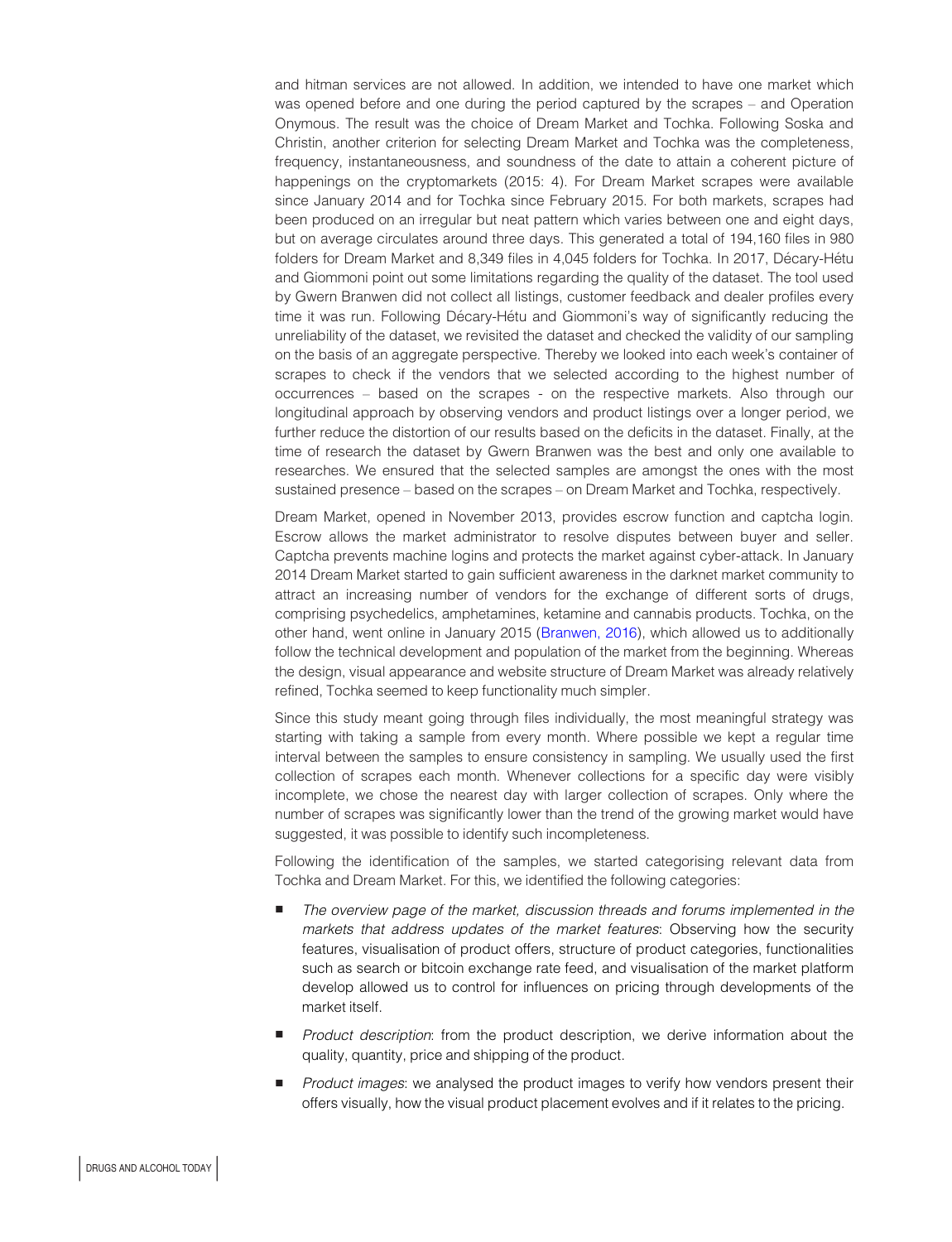Vendor description: we considered the vendor description to control for the influence the information the vendors presents about themselves has on the price development of the product. Vendor descriptions regularly include information to signal product quality and trustworthiness of the vendor.

Once categorised we created a time-chart for vendors who sell drugs in the categories Cannabis and Psychedelics. In this time-chart, we recorded the appearance of all vendors of a given market in the sampled months. This allowed us to keep track of the general movement of the vending market population. It provided an overview firstly, about the duration vendors remain on the market, secondly, about influx, leaving and recurring sellers.

Within the completed time-chart we focussed on the cannabis and psychedelics since those product groups are the most traded on both markets –also amongst the top selling products and together with MDMA and stimulants ([Soska and Christin, 2015](#page-9-8), p. 1). We distinguished between vendors selling only cannabis (C) or psychedelics (P) and the ones selling both (CP). For the new Tochka market, we identified three vendors – two in the category of cannabis and one in psychedelic – selling goods for more than one month and, thus, qualified for longitudinal comparison. In Dream Market, the situation for choosing was different. Since 175 vendors appeared more than once on the market, we introduced a threshold of a minimum of 10 occurrences. This reduced the number of vendors to four with three CP vendors and one C vendor. From them we chose the products that were offered for the longest. Thereby, we discerned a total of 15 cases; three psychedelics and six cannabis in Dream Market as well as four psychedelics and two cannabis in Tochka.

We quantitatively and qualitatively analyised these 15 cases. Firstly, we calculated the changes in prices and juxtaposed them with change in BTC over the observed period. Hereby, we also considered the fluctuation in the number of vendors on each market. Secondly, further qualitative analysis helped us to examine possible visual and textual factors which might relate to a change in price. For this, we examined the product descriptions and product photos from the monthly scrapes for each of the 15 cases.

# **Results**

One of the prerequisites for a successful market is reasonably predictable prices for buyer and seller. It would not do to buy a product on a shopping website and find the price had changed between putting it in your basket and getting to the checkout, or afterwards. However, this is a problem faced by users of cryptomarkets due to the unpredictable fluctuations in currency values. The cryptomarket infrastructure is designed to cope with this challenge through automatic pricing mechanisms. On the Darknet Market, nominal product prices change constantly. BTC has a highly volatile exchange rate with fiat currencies like the dollar, euro and pound sterling. Experiencing a general decrease in value since the closure of Silk Road 1, BTC continued to lose overall value before becoming more stagnant in the period between January 2014 and July 2015. Yet, the currency was still volatile with possible changes around \$10 (per Bitcoin) in 24 h which does not translate into a significant change in the price of a product ([Coindesk, 2016\)](#page-9-16) This idiosyncratic feature needs to be accounted for when exploring pricing strategies and elicits the examination of the adaptability of nominal prices to changes of the value of BTC. Juxtaposing prices and the BTC exchange rate for each sampled case, followed by calculating the changes of both, showed that prices respond to changes in the exchange rate. Increases in the value of BTC led in most cases to a decrease of the product price and vice versa. This relationship concurs with basic microeconomic principles on nominal product prices. The few exceptions, which could be traced back to special strategies such as discounts or the use of holding price.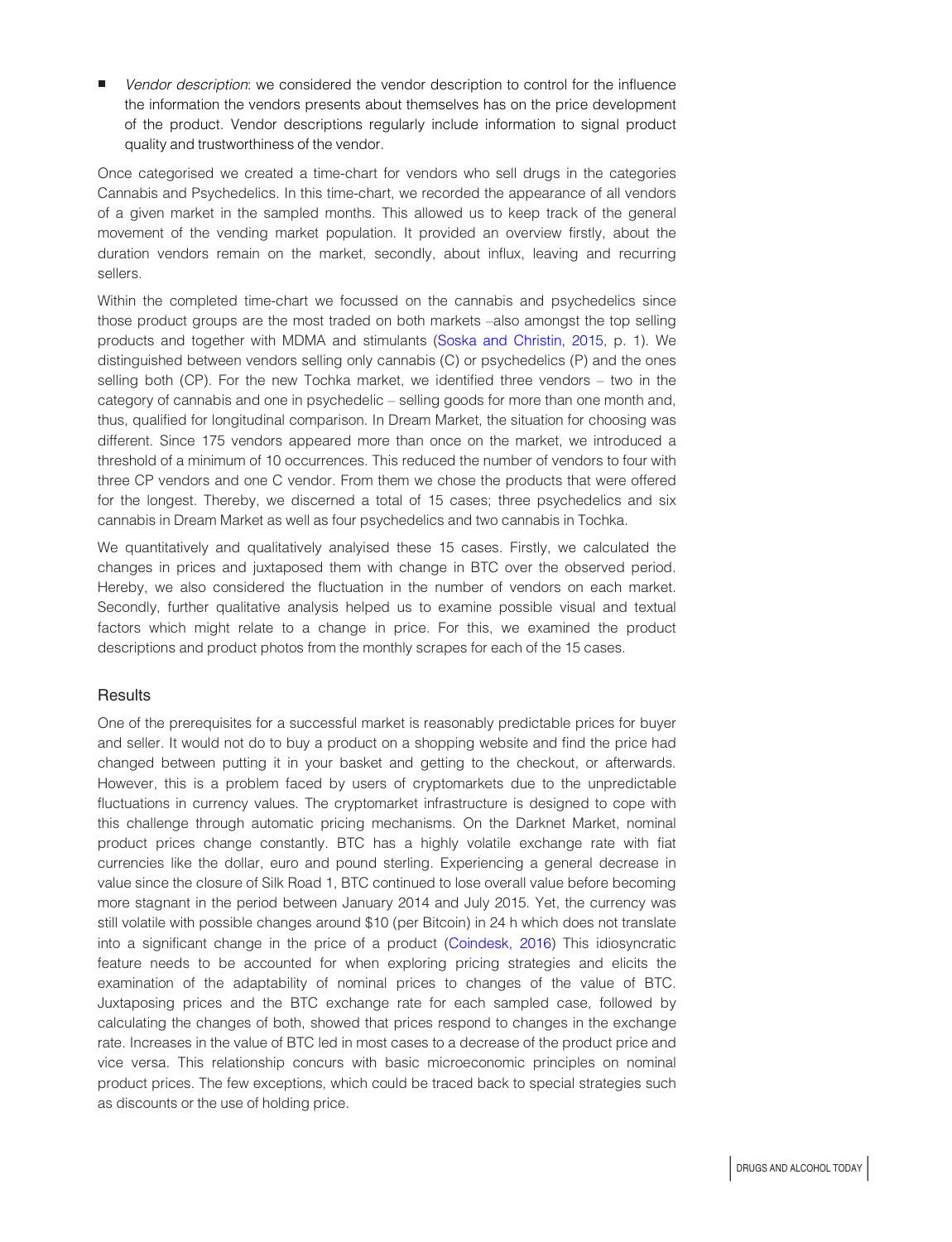This process of adaptation is usually not a manual task for each vendor. To understand how this is done, we shall briefly and in a simplified form outline the mechanism. Usually, the administrator of a market writes a small programme – "script" – which connects the prices of products to the BTC exchange rate. The market is basically an onion site (the visual "platform") which is connected to a database, for example SQL. This database stores mainly all product offers and vendor profiles. The product offers include the price. The scripts allow the communication between the visual surface (the website) and the information that lies on the database. Such scripts are managed by the administrator and aim at the improvement of visual, structural and security features. This also encompasses the process for the automatic adjustment of prices. Hereby the script connects the price information stored on the database – and displayed on the website – with the BTC exchange rate. Consequently, variations in the exchange rate trigger a change in the price of the products. Our findings support this feature. The price of different products and different sellers respond to changes in the BTC exchange rate with only minimal variations across different products and sellers of one market.

Although prices changed mostly in a logical direction, i.e. to compensate for the change in the BTC exchange rate, they never counterbalanced it perfectly. Interestingly, most changes led to an increase in the real price of the product. We assessed this increase by distinguishing between nominal price responses to decreases in the BTC exchange rate on the one hand, and responses to increases on the other. We identified much more cases of a decreasing BTC exchange rate. This conforms to the overall decrease of the BTC during that period. This which might have permitted a more nuanced mean. The responses in Tochka affirm this trend. We encountered only once exception of a twofold increase e in price. The vendor, however, took the product off the market three days later and, therefore, leads us to assume that it was the application of a holding price ([Soska and Christin, 2015](#page-9-8)). Other things being equal, the bottom line is a predominantly continuous increase in the real price of the product. This may indicate a general increase in demand, given that in the period of observation the number of vendors was generally increasing on both markets. Thus, the vendors might see an increasing customer base and repeat buyers thanks to nurturing loyalty through the substantive information they provide in their offers (Décary-Hétu and Quessy-Doré, 2017).

An increasing number of vendors selling their products within the same category – cannabis and/or psychedelics – suggesting increasing competition. By tracing the fluctuation, vendors for both markets displayed no clear pattern in the beginning months but consolidated to a more stable increase towards the end. The total number of drug products for both markets fluctuated in a vaguely similar pattern as the number of vendors. This weak relationship could be based on a simultaneous expansion or reduction of the offered product range of individual vendors. However, important to note here is that volatility of the amount neither of offered products nor of the number of vendors of psychedelics and cannabis seem to affect the constantly increasing real price. The alternative explanation would lie in a demand increasing in a way as to reflect the constant increase in price. Yet, this seem very unlikely because, as [Soska and Christin \(2015\)](#page-9-8) demonstrate, demand also underlies a volatility which is affected for instance by changing situation of risk, such as major LE operations aimed at cryptomarkets.

Subsequently we turned in our analysis to the relationship between vendor and buyer, and the vendor's position in the markets. To explore how this relationship is signalled, we investigated the product photos product descriptions, and vendor descriptions as well as enhancements and visible updates of the market. We shall emphasise at this point again that we were most concerned with changes in those factors which would enable an explanation of the change in real prices.

For selling their products, vendors in business-to-consumer e-commerce are interested in consumer acceptance of the markets resulting in an increase of demand and potential for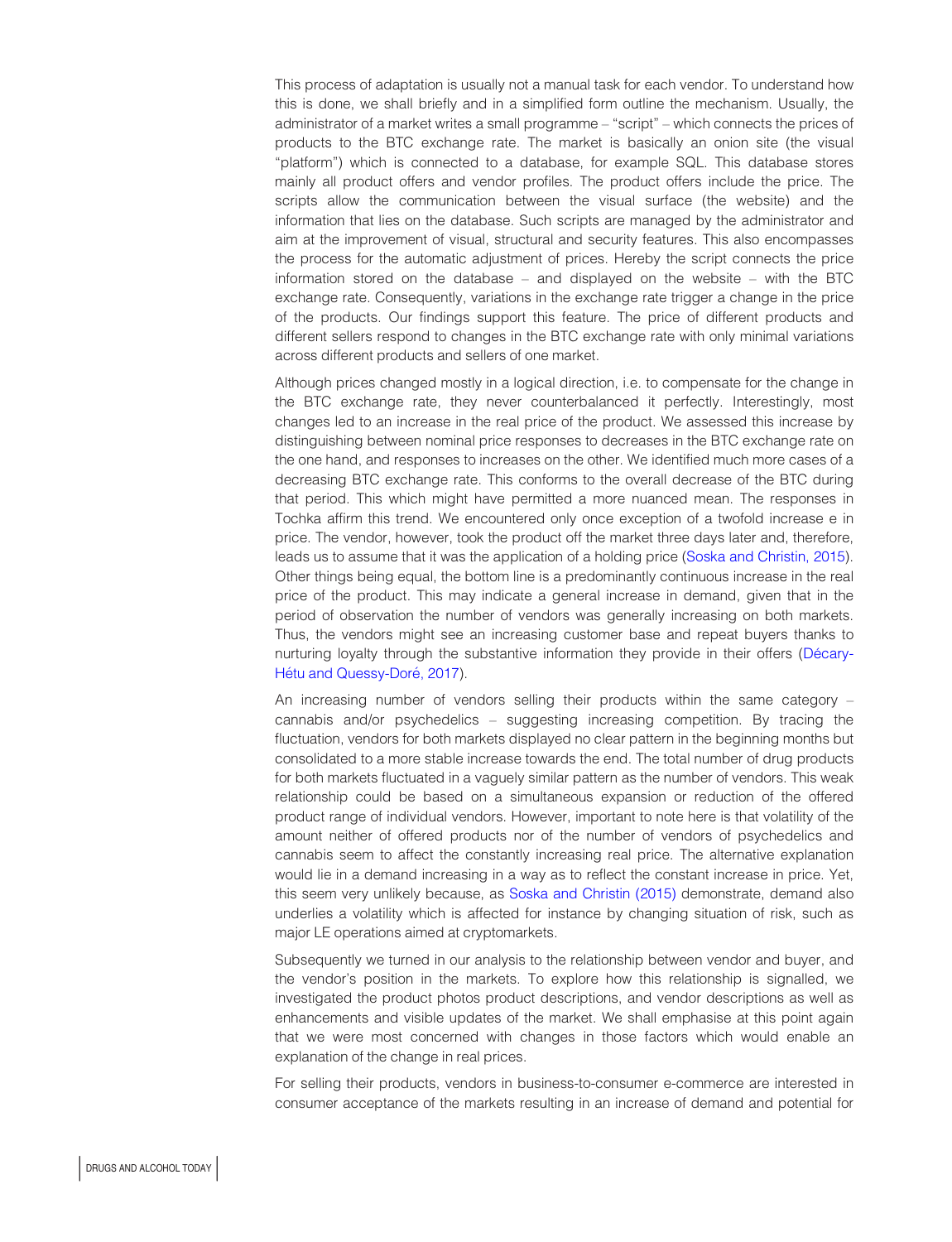trust-conferring feedback. As this has the potential to affect changes in price, it is important to consider when examining pricing patterns. There are two main perspectives for this: the technological-perspective focussing on potential of technological advancement to attract consumers and the consumer-focussed perspective which addresses in its core customers' beliefs and experience through the eyes of a customer (Chen et al.[, 2002](#page-8-11)). Particularly for cryptomarkets, the attractiveness of the market ensured through technological features does not only facilitate transparency of the product quality and shipping but especially anonymity and security plays a crucial role.

With this in mind, we looked at the visible updates of the market. However, over the period of observation Dream Market made seemed to have been working on security issues. Some updates which aimed to integrate visual element were made at a later point which lies outside the determined time frame. For product photos, there is a tendency of using random images from the Internet that represent the nature of the product. However, within the categories of cannabis and psychedelics there are some products with visual quality features more adequate to display then for others. LSD and NBome, for instance, are much less displayed as the form they are delivered (liquid, blotter, etc.) than Magic Mushrooms and DMT. For products that did not avail themselves for visualisation, images from the Internet were used representing more the "spirit" of the drug rather its nature. For example, one vendor used as product photo a very colourful adaptation of a portrait photo of Albert Hofmann, a popular pioneer on the scientific research of psychedelic substances. The reason for not taking one's own photos is to minimalize traceability for Law Enforcement and, thus, to increase vendor¨s anonymity outside the Dark Net Market. The use of personal photos suggests that a vendor might reckon that the benefits for sales – or at least the expectations for enhancing the sales volume – outweigh this additional risk they take by using personal photos. Using one's own photos tends to signify authenticity and a greater commitment to the market by the vendor. In fact, there is a discernible trend to create some product branding by visually embedding the vendor's name in the product photos. The additional personalisation of a product image by editing it aims at enhancing the recognition of the vendor's product offers. But precisely for the value of recognition further changes happen rarely. Over the period of observation for all 15 cases, the product image remained unchanged.

In addition, the product description offers fundamental information for buyer. It is the textual means for the vendors to signal quality of product and shipping. Besides shipping conditions, some vendors offer compensation for intercepted packages which could be understood as a form of warranty. In case of dissatisfaction, many vendors appeal in the product description to get in touch first before giving feedback. Thereby, they seek to bilaterally settle the query first. Direct indications about the quality of the product can look like the following about a cannabis product on Dream Market: "Organic greenhouse BC Bud, winner of the 1st High Life Cup in Barcelona [...]". This addresses the origin of the product and wider reputable acknowledgement as two crucial factors indicating high quality (Décary-Hétu and Quessy-Doré, 2017; [von der Gouwe](#page-9-5) et al., 2017). In the period of observation, none of the product descriptions of the 15 cases did show alterations.

A crucial quality signifier is feedback vendor receive from buyers based on the bought product ([Bancroft and Scott Reid, 2016;](#page-8-6) [Dellarocas, 2000\)](#page-9-17). This encompasses the entire experience of the exchange – from shipping, support to consumption. Feedback on quality, as Bancroft and Scott Reid illustrate, is intimately intertwined with reliability and predictability which positively affects harm reduction and trust ([Bancroft and Scott Reid,](#page-8-6) [2016\)](#page-8-6). This affects sales and consequently may inform pricing. Unlike the product description, the amount of feedback does not stagnate in any of our cases. However, feedback increases irregularly. We found that for some products no feedback is added over several months, while others receive additional feedback more continuously. Whilst prices rise nonetheless, a clear causal relationship between the variations in the real prices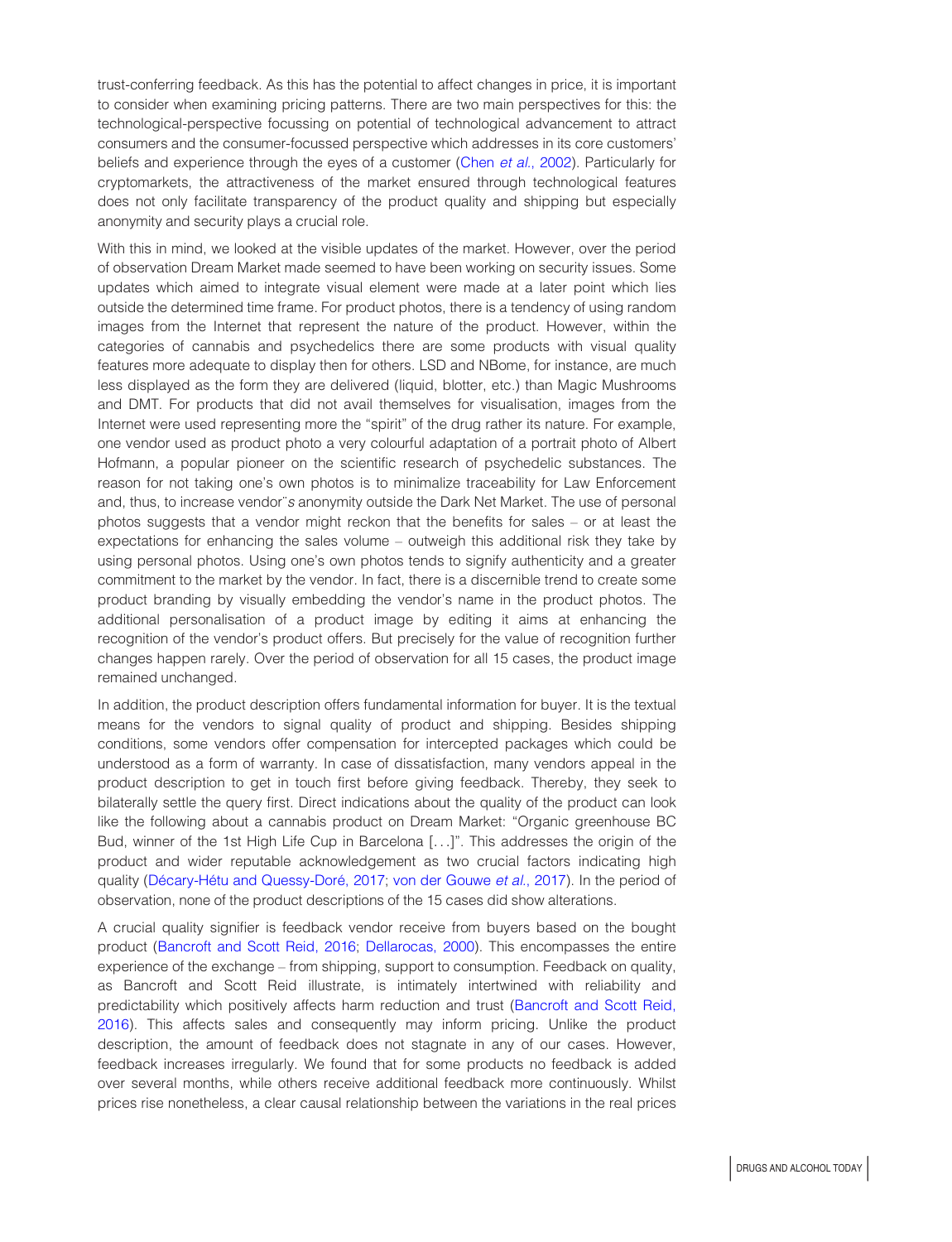of the products and feedback is not identifiable. We assert that there is a bidirectional relationship. Vendors structure price and discounts to encourage feedback. In addition, feedback in combination with signals of commitment and authenticity inform pricing.

#### **Discussion**

We approach pricing of illicit drugs in the cryptomarkets as a skilled, socially located activity. It does not simply reflect a balance between supply and demand.

Looking closely into price behaviour for 15 different drugs over several months, our research shows that drug prices on cryptomarkets do not change merely because of variations in supply, demand or competition. Thus, we join existing research with the aim to uncover and explore the social and institutional complexities of the drug price. For instance, a change in price could be explained by an announcement of a special temporary discount used to augment the sales volume for a specific product. The use of such a pricing strategy can usually be traced through a corresponding amendment of the product description for the specific product. Alterations in the value of BTC trigger price adaptation. This is not addressed at the individual vendor level but rather at the market level. By use of technical knowhow that administrators deploy functions for automatic price adaptation which aims at lowering the risk of selling product above or below value. This ties into debates on just prices [\(Elegido, 2015](#page-9-18)). Lowering this risk of unjust prices can prove fruitful for the consumers' positive attitude, and thus acceptance, towards the market (Chen *et al.*[, 2002](#page-8-11)). Furthermore, the fact that this is addressed on the market level reveals a sense of common interests shared amongst a broad variety of market participants which is taken up and implemented by a central authority.

We demonstrated that prices do not only counterbalance variations in the value of the cryptocurrency but also constantly increase. Analysing this phenomenon we aimed to show that, beyond common marketing strategies such as discounts or special offers, not only a complex set of factors such as risk, trust and anonymity needs to be considered for pricing on cryptomarkets. Also the agency of the vendors and the direction they want to take the business in, where price works as a signal of a developing relationship between vendor and buyer, plays a significant role here.

This scrutiny of prices allowed us to reveal a more nuanced conceptualisation of anonymity for vendors. Rather than being unknown, there is a persistence of online identity which is separate from the real world identity. The relationship of anonymity sits between vendor profile on the dark net and the human being behind. Between these knots, we argue that the need for anonymity is predominantly unidirectional, namely from the seller profile as virtual existence towards the seller as human being. This is to say that the profile, the means of encrypted communication, and the usage of cryptocurrencies for payment protect the identity of the human beings [\(Martin, 2014](#page-9-19)). Following the other direction, vendors to create and elaborate their virtual identity. The person behind the profile seeks to establish an identity on the market which allows him/her to raise awareness and enhance recognisability of his offered products. We content that in combination with feedback, product descriptionrating this identity is central to conveying trustworthiness, reliability and quality in an otherwise anonymous and competitive market environment ([Bancroft, 2020\)](#page-8-12). All factors that may positively nourish loyal customer-relationships (Décary-Hétu and Quessy-Doré, [2017\)](#page-9-1). This identity presents a valuable asset for successful market participation and adds a significant factor to consider when investigating pricing and the potential for harm reduction.

#### **Conclusion**

Pricing is a function of economic considerations but also transcends them. Particularly for the trade of illicit drugs on cryptomarkets, the scrutiny of prices contributes to a more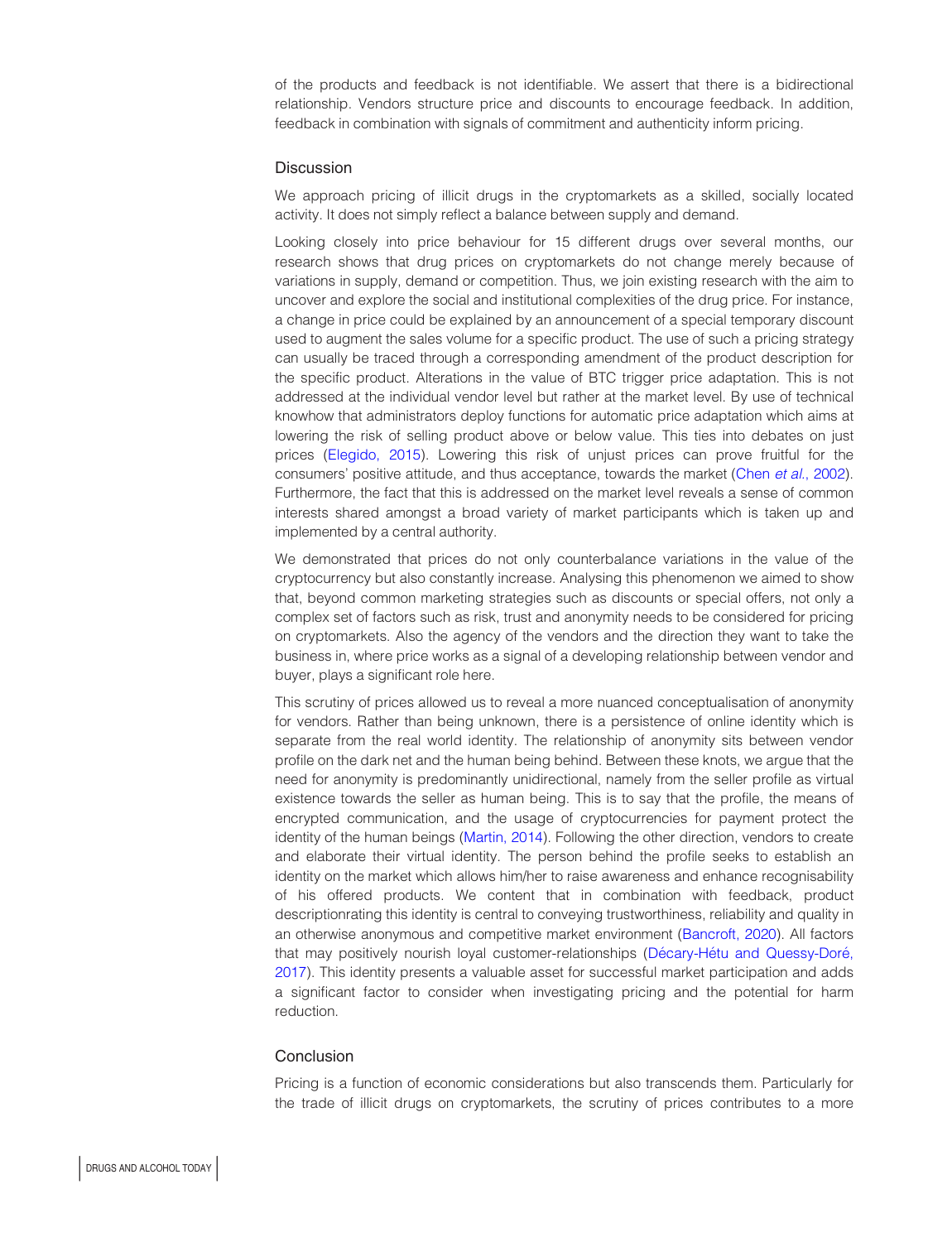substantial understanding of the market ecosystem and how vendors deal with risk, trust and anonymity. We contend that our findings nurture a better grasp of the boundaries of cryptomarkets, the organisation of supply, and the "normalization or everyday nature of lowlevel supply behaviors" [\(Chatwin and Potter, 2014](#page-8-13)). Furthermore, studies on price elasticity in illicit drug markets can throw up counter-intuitive findings such as consumption increasing with price for some users who are also dealers [\(Caulkins and Reuter, 2006](#page-8-14)). From [Moeller and Sandberg \(2019\)](#page-9-20) we learn a lot about drug dealer's perspectives and decisions on pricing in the street-market. Based on our findings, we suggest taking a similar approach for cryptomarket drug dealers whereby in-depth interviews would then allow gaining further insights into pricing on online drug markets. Thereby we could improve our understanding of the social and cultural complexity of the pricing of illicit drugs in online markets.

#### **Notes**

- <span id="page-8-8"></span>1. An independent researcher.
- <span id="page-8-10"></span>2. Verified on [www.dnstats.net](http://www.dnstats.net)

#### References

<span id="page-8-7"></span>Afilipoaie, A. and Shortis, P. (2015), "Operation Onymous: international law enforcement agencies target the dark net in November 2014", GDPO Situation Analysis, Global Drug Policy Observatory, Swansea.

<span id="page-8-4"></span>Aldridge, J. and Askew, R. (2017), "Delivery dilemmas: how drug cryptomarket users identify and seek to reduce their risk of detection by law enforcement", International Journal of Drug Policy, Vol. 41, pp. 101-109.

<span id="page-8-2"></span>Aldridge, J. and Décary-Hétu, D. (2014), Not an 'Ebay for Drugs': The Cryptomarket 'Silk Road' as a Paradigm Shifting Criminal Innovation (SSRN Scholarly Paper No. ID 2436643), Social Science Research Network, Rochester, New York, NY, available at: <http://papers.ssrn.com/abstract=2436643>

<span id="page-8-1"></span>Aldridge, J. and Décary-Hétu, D. (2016), "Hidden wholesale: the drug diffusing capacity of online drug cryptomarkets", International Journal of Drug Policy, Vol. 35, pp. 7-15, doi: [10.1016/j.drugpo.2016.](http://dx.doi.org/10.1016/j.drugpo.2016.04.020) [04.020.](http://dx.doi.org/10.1016/j.drugpo.2016.04.020)

<span id="page-8-3"></span>Aldridge, J., Stevens, A. and Barratt, M.J. (2017), "Will growth in cryptomarket drug buying increase the harms of illicit drugs?", Addiction, Vol. 113 No. 5, pp. 789-796.

<span id="page-8-12"></span>Bancroft, A. (2020), The Darknet and Smarter Crime: Methods for Investigating Criminal Entrepreneurs and the Illicit Economy, Palgrave Macmillan, Cham.

<span id="page-8-6"></span>Bancroft, A. and Scott Reid, P. (2016), "Concepts of illicit drug quality among darknet market users: purity, embodied experience, craft and chemical knowledge", International Journal of Drug Policy, Vol. 35, pp. 42-49.

<span id="page-8-0"></span>Barratt, M.J. and Aldridge, J. (2016), "Everything you always wanted to know about drug cryptomarkets" ( -but were afraid to ask)", International Journal of Drug Policy, Vol. 35, pp. 1-6, doi: [10.1016/j.drugpo.](http://dx.doi.org/10.1016/j.drugpo.2016.07.005) [2016.07.005.](http://dx.doi.org/10.1016/j.drugpo.2016.07.005)

<span id="page-8-5"></span>Barratt, M.J., Ferris, J.A. and Winstock, A.R. (2016), "Safer scoring? Cryptomarkets, social supply and drug market violence", International Journal of Drug Policy, Vol. 35, pp. 24-31.

<span id="page-8-9"></span>Branwen, G. (2016), "Black-markets risks", available at: [www.gwern.net/Black-market%20survival](http://www.gwern.net/Black-market&hx0025;20survival)

<span id="page-8-14"></span>Caulkins, J.P. and Reuter, P. (2006), "Illicit drug markets and economic irregularities", Socio-Economic Planning Sciences, Vol. 40 No. 1, pp. 1-14, doi: [10.1016/j.seps.2004.08.002.](http://dx.doi.org/10.1016/j.seps.2004.08.002)

<span id="page-8-13"></span>Chatwin, C. and Potter, G. (2014), "Blurred boundaries the artificial distinction between 'use' and 'supply' in the U.K. Cannabis market", Contemporary Drug Problems, Vol. 41 No. 4, pp. 536-550, doi: [10.1177/](http://dx.doi.org/10.1177/0091450914567120) [0091450914567120.](http://dx.doi.org/10.1177/0091450914567120)

<span id="page-8-11"></span>Chen, L., Gillenson, M.L. and Sherrell, D.L. (2002), "Enticing online consumers: an extended technology acceptance perspective", Information & Management, Vol. 39 No. 8, pp. 705-719, doi: [10.1016/S0378-](http://dx.doi.org/10.1016/S0378-7206(01)00127-6) [7206\(01\)00127-6](http://dx.doi.org/10.1016/S0378-7206(01)00127-6).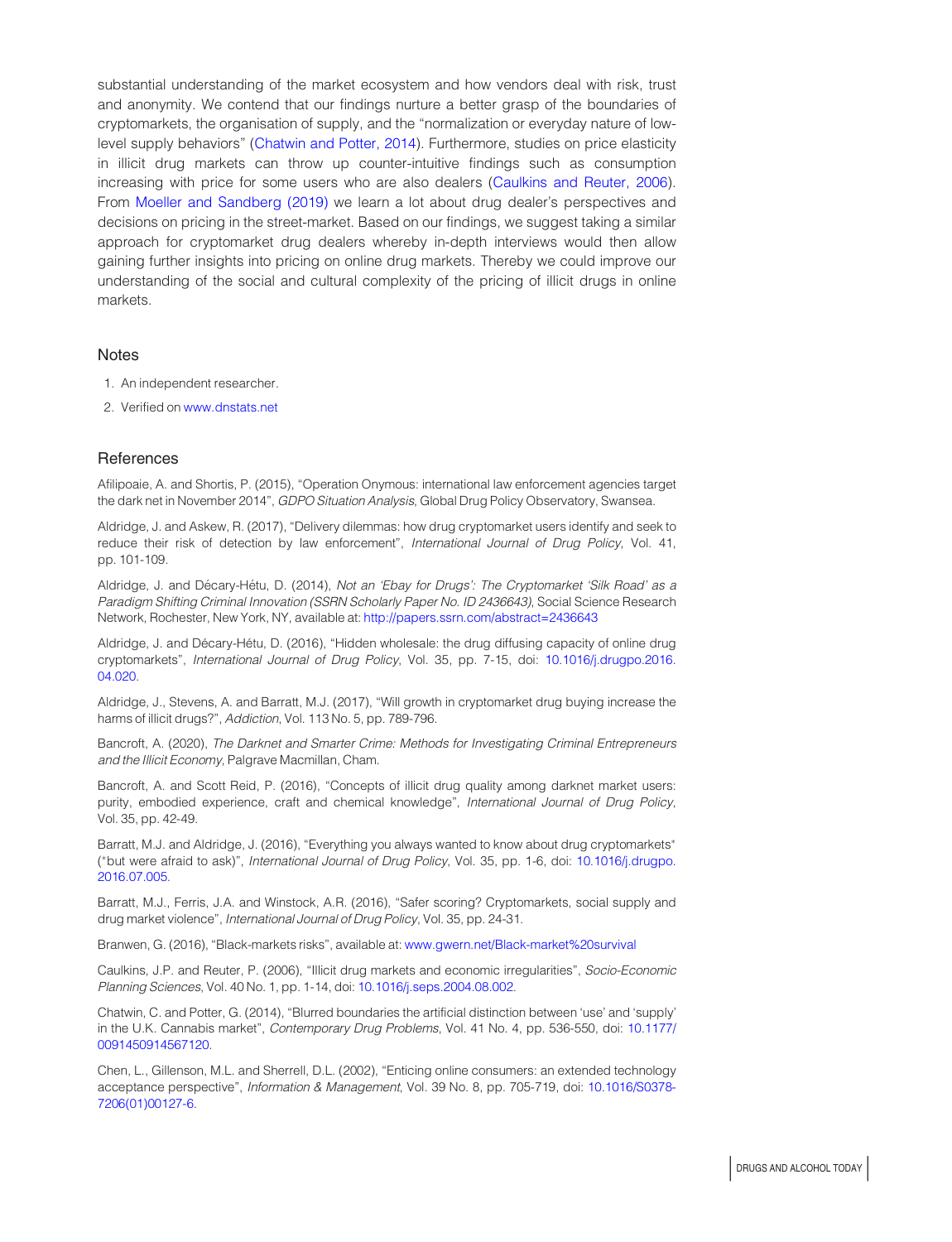<span id="page-9-16"></span>Coindesk (2016), Available at: [www.coindesk.com/price/](http://www.coindesk.com/price/)

<span id="page-9-9"></span>Cunliffe, J., Martin, J., Décary-Hétu, D. and Aldridge, J. (2017), "An island apart? Risks and prices in the australian cryptomarket drug trade", International Journal of Drug Policy, Vol. 50, pp. 64-73.

<span id="page-9-11"></span>Décary-Hétu, D. and Giommoni, L. (2017), "Do police crackdowns disrupt drug cryptomarkets? A longitudinal analysis of the effects of operation Onymous", Crime, Law and Social Change, Vol. 67 No. 1, pp. 1-21.

<span id="page-9-1"></span>Décary-Hétu, D. and Quessy-Doré, O. (2017), "Are repeat buyers in cryptomarkets loyal customers? Repeat business between dyads of cryptomarket vendors and users", American Behavioural Scientist, pp. 1-17.

<span id="page-9-0"></span>Décary-Hétu, D., Paquet-Clouston, M. and Aldridge, J. (2016), "Going international? Risk taking by cryptomarket drug vendors", International Journal of Drug Policy, Vol. 35, pp. 69-76, doi: [10.1016/j.](http://dx.doi.org/10.1016/j.drugpo.2016.06.003) [drugpo.2016.06.003.](http://dx.doi.org/10.1016/j.drugpo.2016.06.003)

<span id="page-9-17"></span>Dellarocas, C. (2000), "Immunizing online reputation reporting systems against unfair ratings and discriminatory behavior", Proceedings of the 2Nd ACM Conference on Electronic Commerce, ACM, New York, NY, pp. 150-157, doi: [10.1145/352871.352889](http://dx.doi.org/10.1145/352871.352889).

<span id="page-9-2"></span>Demant, J., Munksgaard, R. and Houborg, E. (2018), "Personal use, social supply or redistribution? Cryptomarket demand on Silk road 2 and Agora", Trends in Organized Crime, Vol. 21 No. 1, pp. 42-61.

<span id="page-9-4"></span>Dolliver, D.S. and Kenney, J.L. (2016), "Characteristics of drug vendors on the tor network: a cryptomarket comparison", Victims & Offenders, Vol. 11 No. 4, pp. 600-620.

<span id="page-9-18"></span>Elegido, J. (2015), "The just price as the price obtainable in an open market", Journal of Business Ethics, Vol. 130 No. 3, pp. 557-572, doi: [10.1007/s10551-014-2240-6.](http://dx.doi.org/10.1007/s10551-014-2240-6)

<span id="page-9-5"></span>Gouwe, van der, D., Brunt, T.M., Laar van, M., Pol. and van der, P. (2017), "Purity, adulteration and price of drugs bought on-line versus off-line in The Netherlands", Addiction, Vol. 112 No. 4, pp. 640-648.

<span id="page-9-3"></span>Griffiths, P. and Mounteney, J. (2017), "Disruptive potential of the internet to transform illicit drug markets and impact on future patterns of drug consumption", Clinical Pharmacology & Therapeutics, Vol. 101 No. 2, pp. 176-178.

<span id="page-9-6"></span>Hardy, R. and Nordgaard, J.R. (2016), "Reputation in the internet black market: an empirical and theoretical analysis of the deep web", Journal of Institutional Economics, Vol. 12 No. 3, pp. 515-539.

<span id="page-9-12"></span>Kruithof, K., Aldridge, J., Hétu, D.D., Sim, M., Dujso, E. and Hoorens, S. (2016), Internet-Facilitated Drugs Trade: An Analysis of the Size, Scope and the Role of The Netherlands, WODC, Ministerie van Veiligheid en Justitie, available at: [www.rand.org/pubs/research\\_reports/RR1607.html](http://www.rand.org/pubs/research_reports/RR1607.html) (accessed 30 April 2020).

<span id="page-9-14"></span>Ladegaard, I. (2017), "Instantly hooked? Freebies and samples of opioids, Cannabis, MDMA, and other drugs in an Illicit E-Commerce market", Journal of Drug Issues, pp. 1-20.

<span id="page-9-19"></span>Martin, J. (2014), Drugs on the Dark Net, Palgrave Macmillan, Basingstoke.

<span id="page-9-10"></span>Mazerolle, L., Soole, D. and Rombouts, S. (2006), "Street-level drug law enforcement: a meta-analytical review  $\frac{1}{\sqrt{2}}$ ", Journal of Experimental Criminology, Vol. 2 No. 4, pp. 409-435, doi: [10.1007/s11292-006-](http://dx.doi.org/10.1007/s11292-006-9017-6) [9017-6](http://dx.doi.org/10.1007/s11292-006-9017-6).

<span id="page-9-20"></span>Moeller, K. and Sandberg, S. (2019), "Putting a price on drugs: an economic sociological study of price formation in illegal drug markets", Criminology, Vol. 57 No. 2, pp. 289-313.

<span id="page-9-7"></span>Przepiorka, W., Norbutas, L. and Corten, R. (2017), "Order without law: reputation promotes cooperation in a cryptomarket for illegal drugs", European Sociological Review, Vol. 33 No. 6, pp. 752-764.

<span id="page-9-15"></span>Rhumorbarbe, D., Staehli, L., Broséus, J., Rossy, Q. and Esseiva, P. (2016), "Buying drugs on a darknet market: a better deal? Studying the online illicit drug market through the analysis of digital, physical and chemical data", Forensic Science International, Vol. 267, pp. 173-182.

<span id="page-9-8"></span>Soska, K. and Christin, N. (2015), "Measuring the longitudinal evolution of the online anonymous marketplace ecosystem", USENIX Security 2015, USENIX Association, Washington, DC, pp. 33-48, available at: [www.usenix.org/system/files/conference/usenixsecurity15/sec15-paper](http://www.usenix.org/system/files/conference/usenixsecurity15/sec15-paper-soska-updated.pdf)[soska-updated.pdf](http://www.usenix.org/system/files/conference/usenixsecurity15/sec15-paper-soska-updated.pdf)

<span id="page-9-13"></span>Taylor, M. and Potter, G.R. (2013), "From 'social supply' to 'real dealing", Journal of Drug Issues, Vol. 43 No. 4, pp. 392-406, doi: [10.1177/0022042612474974.](http://dx.doi.org/10.1177/0022042612474974)